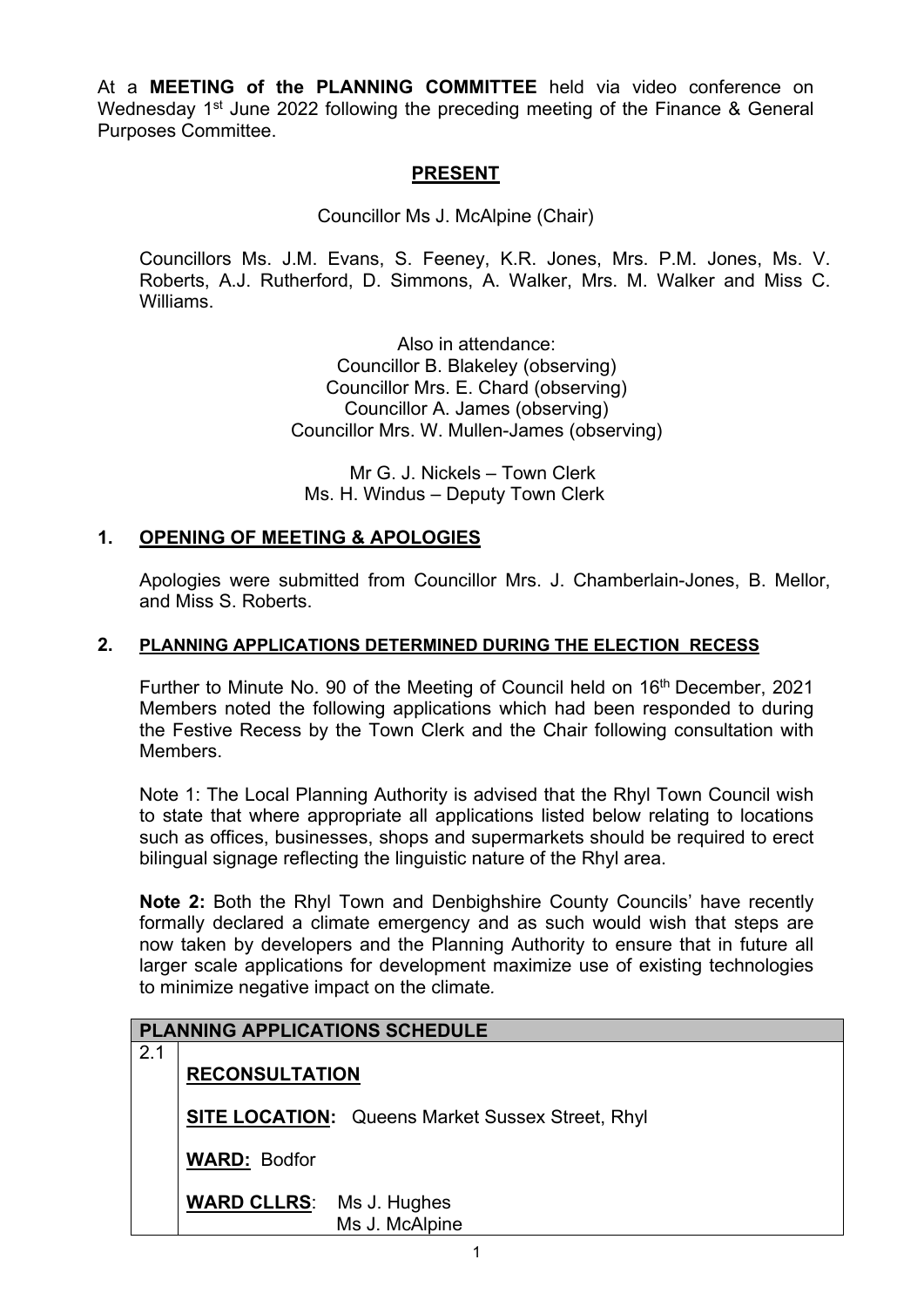|     | <b>APPLICATION No: 45/2022/0301</b>                                                                                                           |
|-----|-----------------------------------------------------------------------------------------------------------------------------------------------|
|     | <b>DESCRIPTION:</b> Variation of condition no. 3 of planning permission code no.<br>45/2021/0040 to allow amendments to the proposed building |
|     | <b>APPLICANTS: Denbighshire County Council</b>                                                                                                |
|     | <b>Previous Decision</b> : Defer to request presentation from officers on proposed<br>changes                                                 |
|     | <b>DECISION:</b> No objection                                                                                                                 |
| 2.2 | SITE LOCATION: 38 - 40 Kinmel Street                                                                                                          |
|     | <b>WARD: Bodfor</b>                                                                                                                           |
|     | <b>WARD CLLRS:</b> Ms J. Hughes<br>Ms J. McAlpine                                                                                             |
|     | <b>APPLICATION No: 45/2021/0728</b>                                                                                                           |
|     | <b>DESCRIPTION:</b> Conversion of first and second floor office space to form 1<br>no. self-contained flat                                    |
|     | <b>APPLICANTS:</b> Mrs. A. Norsel of the above address                                                                                        |
|     | <b>DECISION:</b> No objection                                                                                                                 |

## **3. PLANNING APPLICATIONS**

Members gave consideration to the received planning applications as shown below and *RESOLVED as now marked thereon.* 

**Note 1:** The Local Planning Authority is advised that the Rhyl Town Council wish to state that where appropriate all applications listed below relating to locations such as offices, businesses, shops and supermarkets should be required to erect bilingual signage of equal prominence, reflecting the linguistic nature of the Rhyl area.

**Note 2:** Both the Rhyl Town and Denbighshire County Councils' have recently formally declared a climate emergency and as such would wish that steps are now taken by developers and the Planning Authority to ensure that in future all larger scale applications for development maximize use of existing technologies to minimize negative impact on the climate*.*

| <b>PLANNING APPLICATIONS SCHEDULE</b> |                     |                                                                       |  |  |
|---------------------------------------|---------------------|-----------------------------------------------------------------------|--|--|
| 3.1                                   |                     | <b>SITE LOCATION:</b> Currys Unit 4 Clwyd Retail Park, Rhuddlan, Rhyl |  |  |
|                                       | <b>WARD: Derwen</b> |                                                                       |  |  |
|                                       | <b>WARD CLLRS:</b>  | Mrs. J. Chamberlain Jones<br>Mrs. E.M. Chard                          |  |  |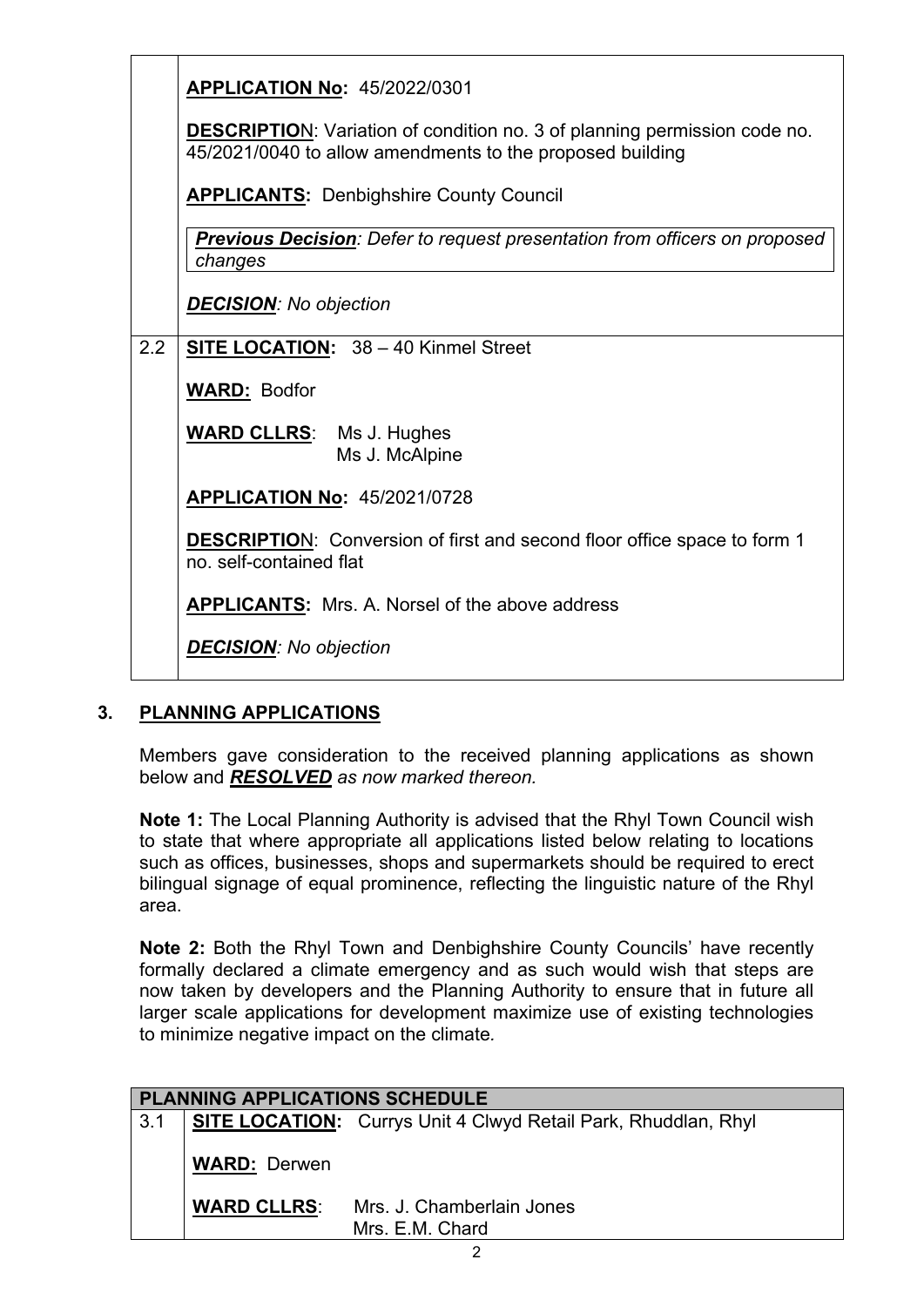|     | Miss S. Roberts                                                                                |
|-----|------------------------------------------------------------------------------------------------|
|     | <b>APPLICATION No: 45/2022/0381</b>                                                            |
|     | <b>DESCRIPTION:</b> Retention of 1 no. non-illuminated retroframe sign with Welsh<br>text skin |
|     | <b>APPLICANTS: Currys</b>                                                                      |
|     | <b>DECISION:</b> No objection                                                                  |
| 3.2 | <b>SITE LOCATION:</b> 72 Pendre Avenue, Rhyl                                                   |
|     | <b>WARD:</b> Trelewellyn                                                                       |
|     | <b>WARD CLLRS: Mrs. W. Mullen-James</b><br>Ms. V. Roberts<br>Mrs. M. Walker                    |
|     | <b>APPLICATION No: 45/2022/0403</b>                                                            |
|     | <b>DESCRIPTION:</b> Erection of single storey extensions to side and rear of<br>dwelling       |
|     | <b>APPLICANTS:</b> Mr. & Mrs Tom and Sophie Gibson of the above address                        |
|     | <b>DECISION:</b> No objection                                                                  |
| 3.3 | <b>SITE LOCATION:</b> 52 Ernest Street, Rhyl                                                   |
|     | <b>WARD:</b> Cefndy                                                                            |
|     | <b>WARD CLLRS:</b> Mrs. D. King<br>Mrs. P.M. Jones<br>P. Prendergast                           |
|     | <b>APPLICATION No: 45/2022/0395</b>                                                            |
|     | <b>DESCRIPTION:</b> Erection of single storey rear extension and associated<br>works           |
|     | <u>APPLICANTS:</u>                                                                             |
|     | <b>DECISION:</b> No objection                                                                  |
| 3.4 | <b>SITE LOCATION:</b> Unit 4 Marina Quay Retail Park Wellington Road, Rhyl                     |
|     | <b>WARD:</b> Foryd                                                                             |
|     | <b>WARD CLLRS:</b><br>Mrs. J. Butterfield<br>A.R. James                                        |
|     | <b>APPLICATION No: 45/2022/0181</b>                                                            |
|     | <b>DESCRIPTION:</b> Installation of extractor canopy                                           |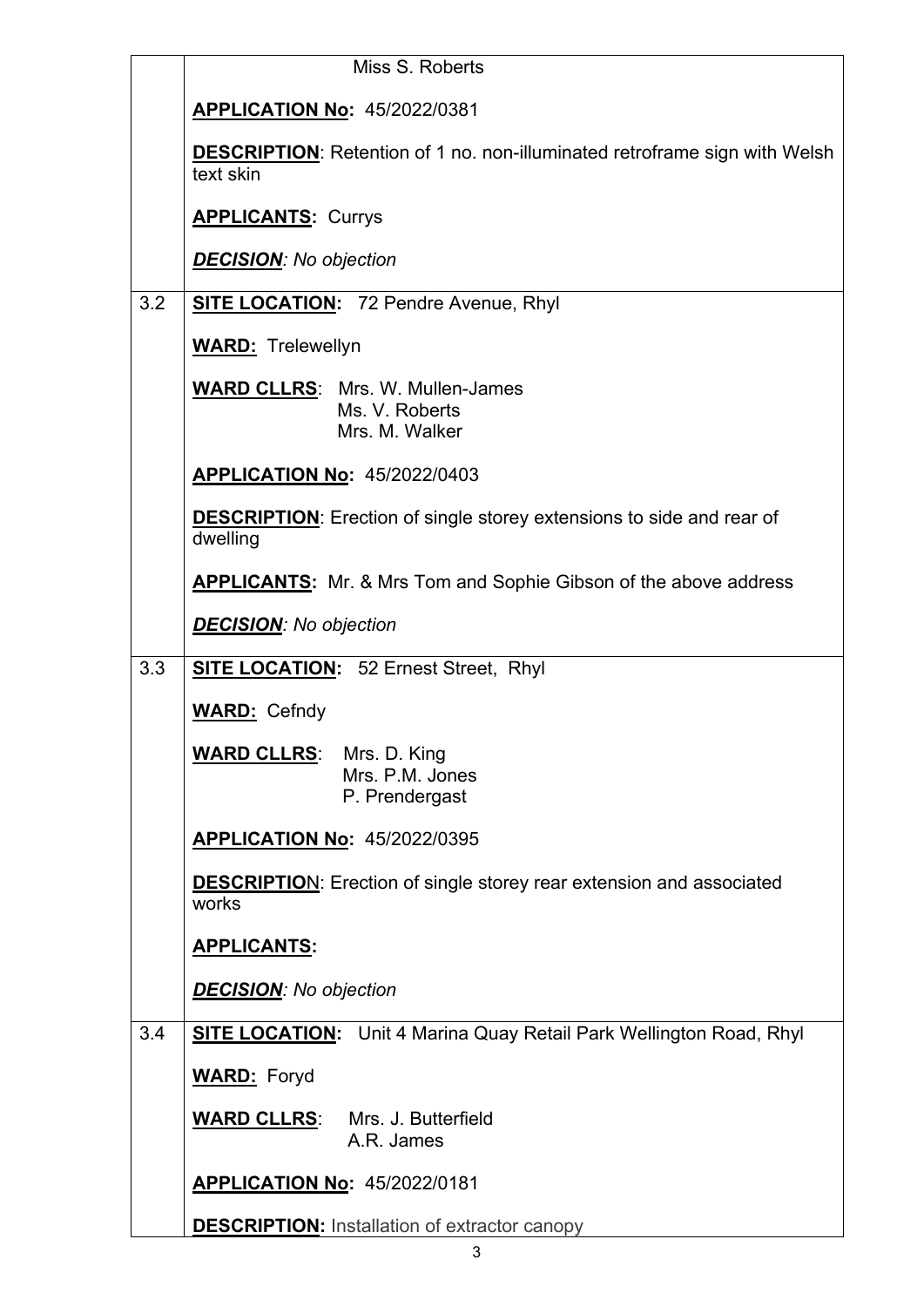|     | APPLICANTS: NC GRILLERZ LTD, 20 Hillside Road, Colwyn Bay                                                                                            |
|-----|------------------------------------------------------------------------------------------------------------------------------------------------------|
|     | <b>DECISION:</b> No objection                                                                                                                        |
| 3.5 | <b>SITE LOCATION:</b> 37 Pendre Avenue, Rhyl                                                                                                         |
|     | <b>WARD:</b> Trelewellyn                                                                                                                             |
|     | <b>WARD CLLRS: Mrs. W. Mullen-James</b><br>Ms. V. Roberts<br>Mrs. M. Walker                                                                          |
|     | <b>APPLICATION No: 45/2022/0402</b>                                                                                                                  |
|     | <b>DESCRIPTION:</b> Erection of single storey pitched roof extension at rear of<br>dwelling                                                          |
|     | <b>APPLICANTS:</b> Miss Karen Worthington of the above address.                                                                                      |
|     | <b>DECISION: No objection</b>                                                                                                                        |
| 3.6 | <b>SITE LOCATION:</b> Unit 4 Marina Quay Retail Park Wellington Road, Rhyl                                                                           |
|     | <b>WARD:</b> Foryd                                                                                                                                   |
|     | <b>WARD CLLRS:</b><br>Mrs. J. Butterfield<br>A.R. James                                                                                              |
|     | <b>APPLICATION No: 45/2022/0182</b>                                                                                                                  |
|     | <b>DESCRIPTION:</b> Installation of internally illuminated fascia sign and projecting<br>sign                                                        |
|     | <b>APPLICANTS: NC GRILLERZ LTD, 20 Hillside Road, Colwyn Bay</b>                                                                                     |
|     | <b>DECISION:</b> No objection                                                                                                                        |
| 3.7 | <b>SITE LOCATION: 27-28 West Parade, , Rhyl</b>                                                                                                      |
|     | <b>WARD: Bodfor</b>                                                                                                                                  |
|     | <b>WARD CLLRS:</b> Ms J. Hughes<br>Ms J. McAlpine                                                                                                    |
|     | <b>APPLICATION No: 45/2022/0370</b>                                                                                                                  |
|     | <b>DESCRIPTION:</b> Conversion of 2 no. flats to form 4 no. apartments, erection<br>of first floor rear extension and alterations to front elevation |
|     | <b>APPLICANTS:</b> Mr. K. Ali, Crabtree Road, Oadby, Leicester                                                                                       |
|     | <b>DECISION:</b> No objection                                                                                                                        |
| 3.8 | <b>SITE LOCATION:</b> Units 10 & 11 Marina Quay Retail Park Wellington Road,                                                                         |
|     | 4                                                                                                                                                    |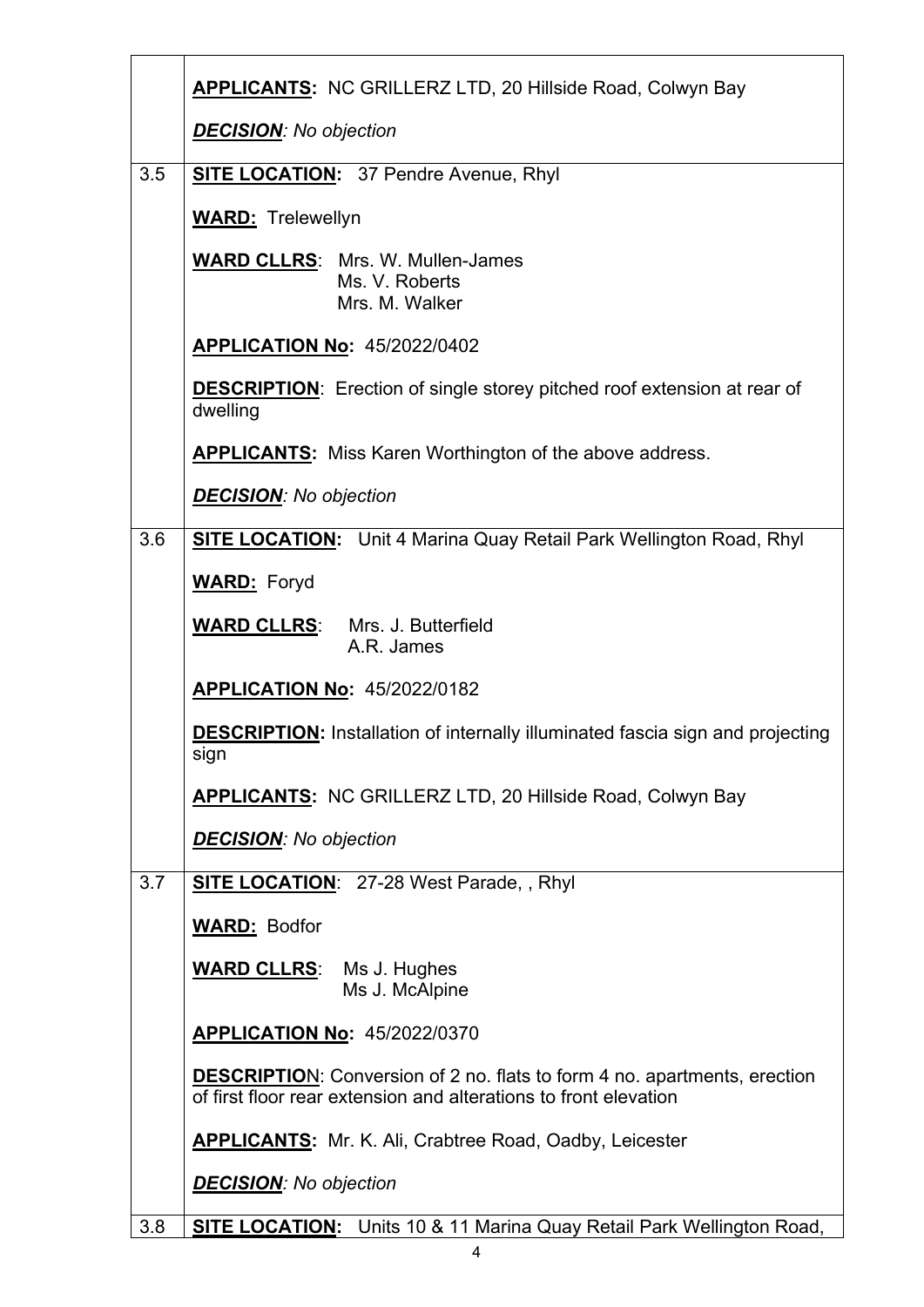|      | Rhyl                                                                                                                                                                                                                                                                                                                                                                                                                                                                                                                                               |
|------|----------------------------------------------------------------------------------------------------------------------------------------------------------------------------------------------------------------------------------------------------------------------------------------------------------------------------------------------------------------------------------------------------------------------------------------------------------------------------------------------------------------------------------------------------|
|      | <b>WARD:</b> Foryd                                                                                                                                                                                                                                                                                                                                                                                                                                                                                                                                 |
|      | <b>WARD CLLRS:</b><br>Mrs. J. Butterfield<br>A.R. James                                                                                                                                                                                                                                                                                                                                                                                                                                                                                            |
|      | <b>APPLICATION No: 45/2022/0443</b>                                                                                                                                                                                                                                                                                                                                                                                                                                                                                                                |
|      | <b>DESCRIPTION:</b> / Installation of new shopfronts, condensers and flues                                                                                                                                                                                                                                                                                                                                                                                                                                                                         |
|      | <b>APPLICANTS:</b> Nick Watson c/o Nick Watson Architects, 27 York Place,<br>Leeds                                                                                                                                                                                                                                                                                                                                                                                                                                                                 |
|      | <b>DECISION:</b> No objection                                                                                                                                                                                                                                                                                                                                                                                                                                                                                                                      |
| 3.9  | SITE LOCATION: 70 St. Helen's Place, 56, 64 High Street and 2-4<br><b>Wellington Road, Rhyl</b>                                                                                                                                                                                                                                                                                                                                                                                                                                                    |
|      | <b>WARD: Bodfor</b>                                                                                                                                                                                                                                                                                                                                                                                                                                                                                                                                |
|      | <b>WARD CLLRS:</b> Ms J. Hughes<br>Ms J. McAlpine                                                                                                                                                                                                                                                                                                                                                                                                                                                                                                  |
|      | <b>APPLICATION No: 45/2022/0398</b>                                                                                                                                                                                                                                                                                                                                                                                                                                                                                                                |
|      | <b>DESCRIPTION:</b> Erection of three storey building at the site of former 56 High<br>Street, comprising of two ground floor retail units (Use Class A1) and 4 no.<br>self-contained flats at first and second floors. Refurbishment and conversion<br>of upper floors of 64 High Street and 2-4 Wellington Road to form 4 no. self-<br>contained apartments, and alterations to existing ground floor retail units.<br>Formation of car parking facilities at the site of former 70 St. Helen's Place to<br>serve the apartments and shop owners |
|      | <b>APPLICANTS:</b> Mr. Mark Dixon, Denbighshire County Council                                                                                                                                                                                                                                                                                                                                                                                                                                                                                     |
|      | <b>DECISION:</b> No objection                                                                                                                                                                                                                                                                                                                                                                                                                                                                                                                      |
| 3.10 | <b>SITE LOCATION: 24 Clifton Grove, Rhyl</b>                                                                                                                                                                                                                                                                                                                                                                                                                                                                                                       |
|      | <b>WARD:</b> Pendyffryn                                                                                                                                                                                                                                                                                                                                                                                                                                                                                                                            |
|      | <b>WARD CLLRS: A.J. Rutherford</b><br>D. Simmons                                                                                                                                                                                                                                                                                                                                                                                                                                                                                                   |
|      | <b>APPLICATION No: 45/2022/0439</b>                                                                                                                                                                                                                                                                                                                                                                                                                                                                                                                |
|      | <b>DESCRIPTION:</b> Erection of extension to side of dwelling, lean-to roof<br>replacing existing flat roof & extension to decking at rear of dwelling                                                                                                                                                                                                                                                                                                                                                                                             |
|      | <b>APPLICANTS:</b> Mr & Mrs Bryn & Tracey Cooledge                                                                                                                                                                                                                                                                                                                                                                                                                                                                                                 |
|      | <b>DECISION:</b> No objection                                                                                                                                                                                                                                                                                                                                                                                                                                                                                                                      |